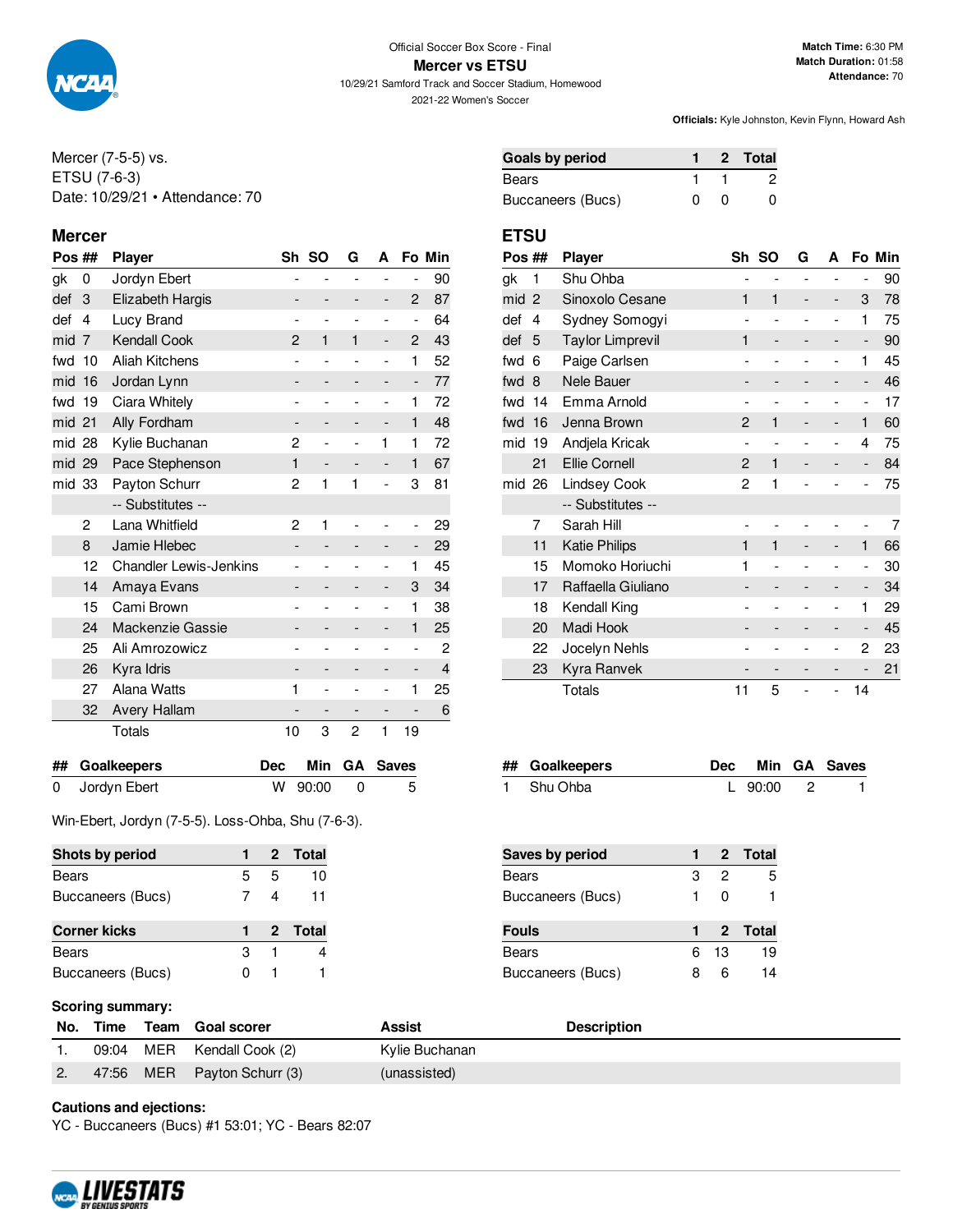

### **Mercer vs ETSU**

10/29/21 Samford Track and Soccer Stadium, Homewood 2021-22 Women's Soccer

**Officials:** Kyle Johnston, Kevin Flynn, Howard Ash

Stadium: Samford Track and Soccer Stadium Officials: Referee: Kyle Johnston; Asst. Referee: Kevin Flynn; Howard Ash; Offsides: Mercer 1, ETSU 0.



Official's signature

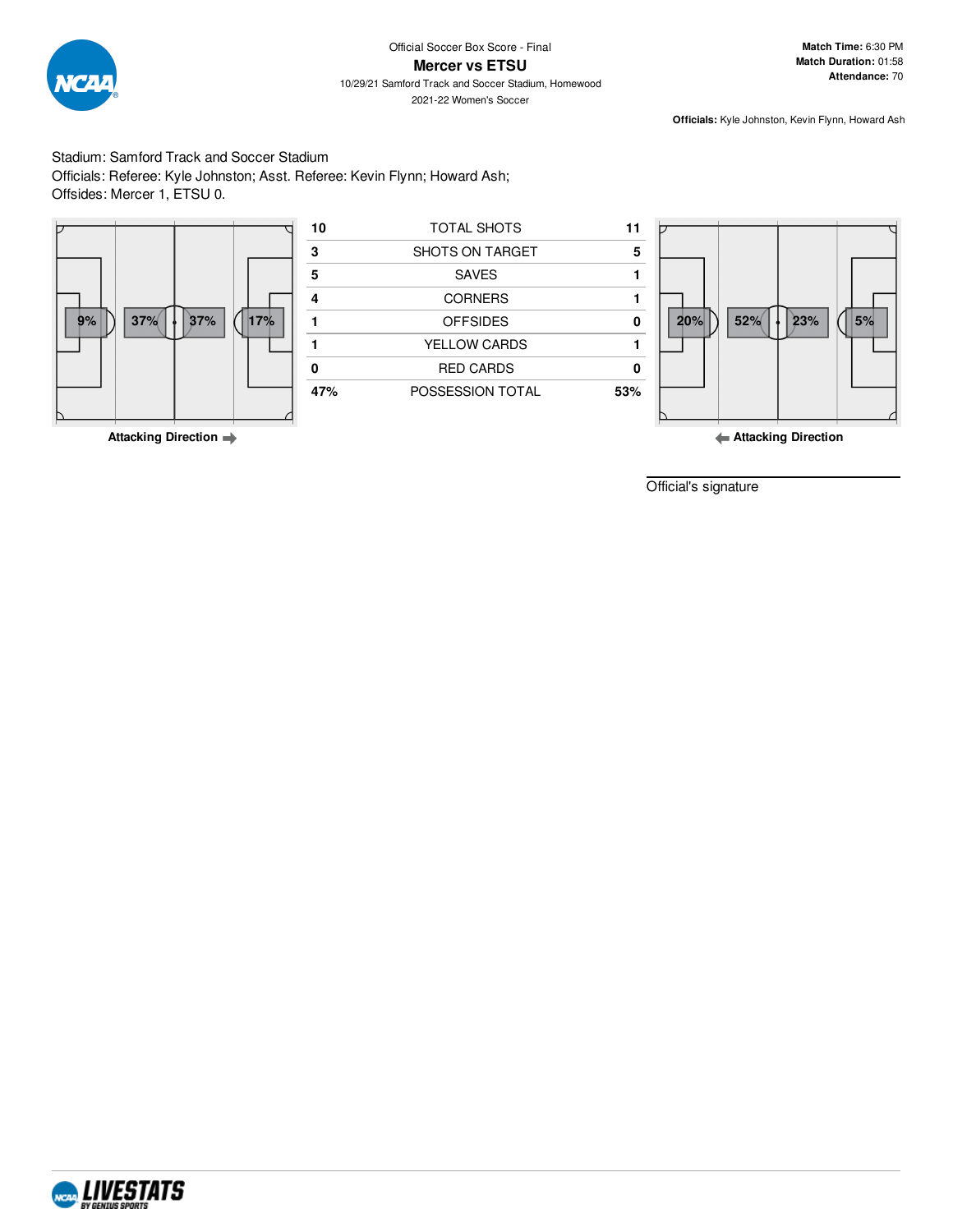**ETSU Starters:**

GK 1 Ohba, Shu

MID 2 Cesane, Sinoxolo DEF 4 Somogyi, Sydney DEF 5 Limprevil, Taylor FWD 6 Carlsen, Paige FWD 8 Bauer, Nele FWD 14 Arnold, Emma FWD 16 Brown, Jenna MID 19 Kricak, Andjela

21 Cornell, Ellie

MID 26 Cook, Lindsey

**Officials:** Kyle Johnston, Kevin Flynn, Howard Ash

## **Mercer Starters:**

| GK.  | $\Omega$     | Ebert, Jordyn     |
|------|--------------|-------------------|
| DEF. | -3           | Hargis, Elizabeth |
| DEF. | 4            | Brand, Lucy       |
| 11D  | $\mathbf{z}$ | Caak Kandall      |

- MID 7 Cook, Kendall
- FWD 10 Kitchens, Aliah
- MID 16 Lynn, Jordan FWD 19 Whitely, Ciara
- MID 21 Fordham, Ally
- MID 28 Buchanan, Kylie
- MID 29 Stephenson, Pace
- 
- MID 33 Schurr, Payton
- 00:00 Ebert, Jordyn at goalie for Mercer.
- 00:00 Ohba, Shu at goalie for ETSU.
- 00:59 Foul on Mercer.
- 02:12 Shot by Buccaneers (Bucs) Brown, Jenna HIGH.
- 03:03 Shot by Bears Schurr, Payton WIDE LEFT.
- 07:13 Foul on ETSU.
- 09:04 GOAL by Bears Cook, Kendall (FIRST GOAL), Assist by Buchanan, Kylie, goal number 2 for season.

# **MERCER 1, ETSU 0**

- 09:13 Foul on ETSU.
- 12:06 Shot by Buccaneers (Bucs) Brown, Jenna, SAVE Ebert, Jordyn.
- 14:58 Foul on Mercer.
- 16:43 Buccaneers (Bucs) substitution: Philips, Katie for Arnold, Emma.
- 17:02 Foul on ETSU.
- 17:45 Foul on ETSU.
- 21:15 Corner kick by Bears [21:15].
- 21:48 Shot by Bears Buchanan, Kylie WIDE RIGHT.
- 24:32 Bears substitution: Lewis-Jenkins, Chandler for Cook, Kendall.
- 26:49 Foul on ETSU.
- 27:43 Foul on ETSU.
- 29:13 Buccaneers (Bucs) substitution: Horiuchi, Momoko for Bauer, Nele.
- 29:13 Buccaneers (Bucs) substitution: Nehls, Jocelyn for Brown, Jenna.
- 29:13 Bears substitution: Whitfield, Lana for Fordham, Ally.
- 29:30 Foul on Mercer.
- 30:44 Corner kick by Bears [30:44].
- 31:43 Corner kick by Bears [31:43].
- 32:21 Shot by Bears Buchanan, Kylie BLOCKED.
- 32:32 Buccaneers (Bucs) substitution: Giuliano, Raffaella for Cesane, Sinoxolo.
- 33:20 Foul on Mercer.
- 33:58 Bears substitution: Evans, Amaya for Kitchens, Aliah.
- 33:58 Bears substitution: Brown, Cami for Stephenson, Pace.

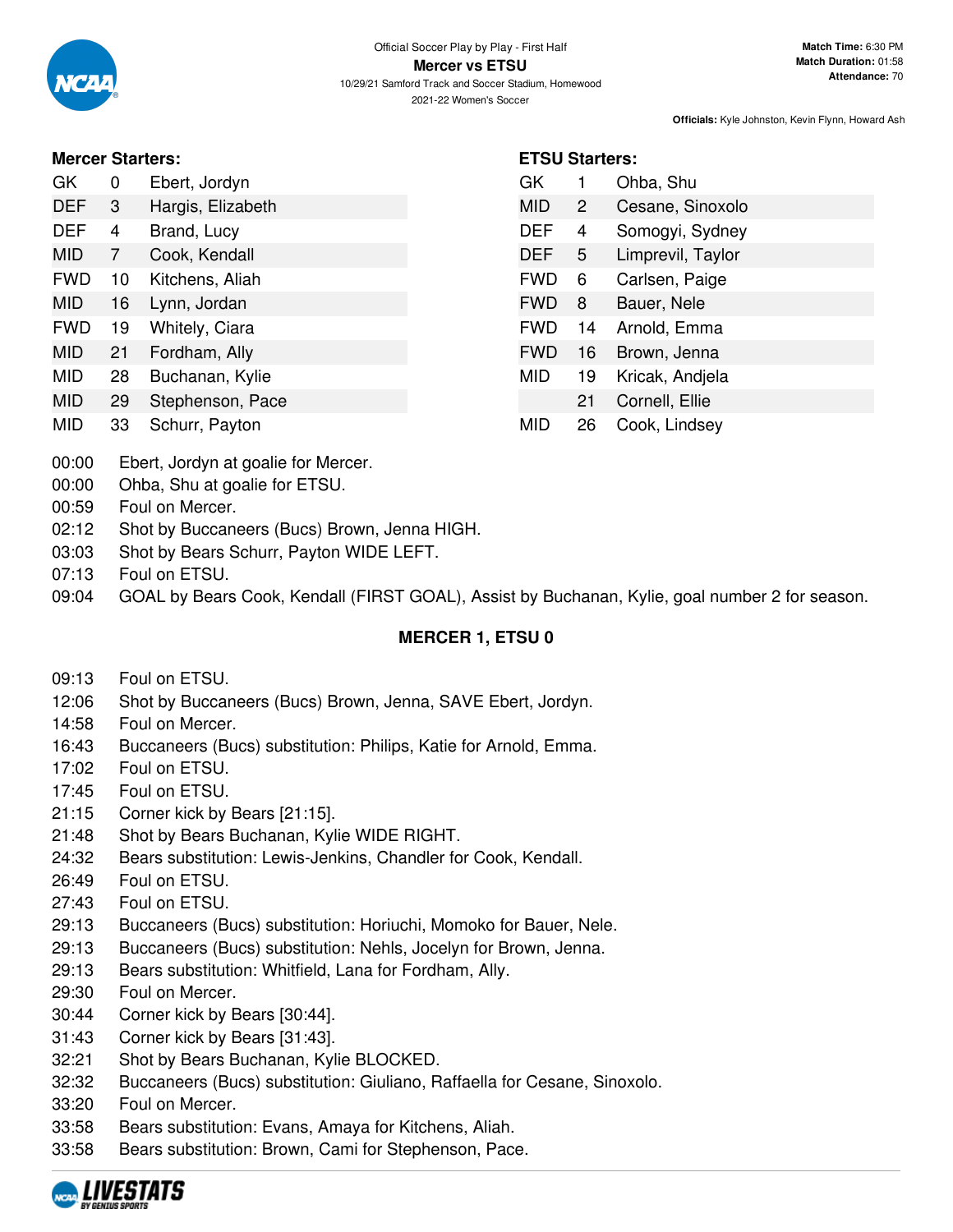

**Officials:** Kyle Johnston, Kevin Flynn, Howard Ash

- 34:46 Shot by Buccaneers (Bucs) Philips, Katie, SAVE Ebert, Jordyn.
- 34:52 Shot by Buccaneers (Bucs).
- 38:09 Shot by Bears Whitfield, Lana, SAVE Ohba, Shu.
- 39:25 Shot by Buccaneers (Bucs) Cornell, Ellie HIGH.
- 40:37 Shot by Buccaneers (Bucs) Horiuchi, Momoko WIDE RIGHT.
- 40:54 Bears substitution: Hallam, Avery for Whitely, Ciara.
- 40:54 Bears substitution: Gassie, Mackenzie for Buchanan, Kylie.
- 41:31 Foul on Mercer.
- 41:44 Shot by Buccaneers (Bucs) Cook, Lindsey, SAVE Ebert, Jordyn.
- 43:50 Offside against Mercer.
- 44:11 Foul on Mercer.
- 44:34 Foul on ETSU.
- 45:00 End of period [45:00].

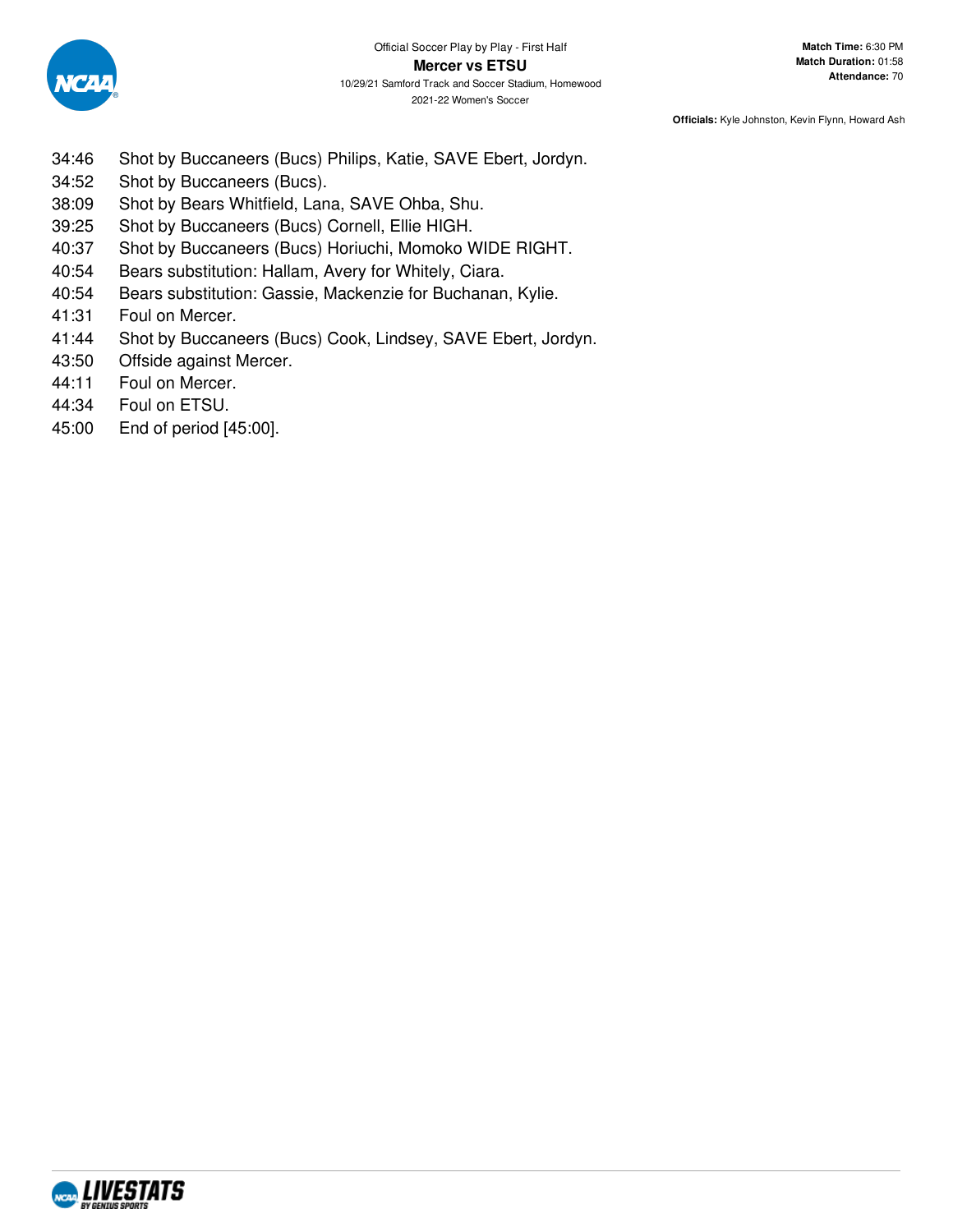

10/29/21 Samford Track and Soccer Stadium, Homewood 2021-22 Women's Soccer

**Match Time:** 6:30 PM **Match Duration:** 01:58 **Attendance:** 70

**Officials:** Kyle Johnston, Kevin Flynn, Howard Ash

Mercer (7-5-5) vs. ETSU (7-6-3) Date: 10/29/21 • Attendance: 70

### **Mercer ETSU**

| Pos ## |                | <b>Player</b>                 |            | Sh                       | <b>SO</b>                | G                        | A                        |                          | Fo Min |
|--------|----------------|-------------------------------|------------|--------------------------|--------------------------|--------------------------|--------------------------|--------------------------|--------|
| gk     | 0              | Jordyn Ebert                  |            | $\overline{\phantom{0}}$ | $\overline{\phantom{0}}$ | $\overline{a}$           |                          | $\overline{\phantom{0}}$ | 45     |
| def    | 3              | Elizabeth Hargis              |            |                          |                          |                          |                          | -                        | 45     |
| def    | 4              | Lucy Brand                    |            |                          | $\overline{a}$           |                          |                          | $\overline{a}$           | 45     |
| mid    | $\overline{7}$ | <b>Kendall Cook</b>           |            | 1                        | 1                        | 1                        | -                        | -                        | 25     |
| fwd    | 10             | <b>Aliah Kitchens</b>         |            |                          | $\overline{a}$           |                          | $\overline{\phantom{0}}$ | -                        | 34     |
| mid    | 16             | Jordan Lynn                   |            | -                        | -                        |                          | -                        | -                        | 45     |
| fwd    | 19             | Ciara Whitely                 |            |                          |                          |                          |                          | $\overline{\phantom{0}}$ | 41     |
| mid 21 |                | Ally Fordham                  |            |                          | -                        |                          |                          | -                        | 30     |
| mid 28 |                | Kylie Buchanan                |            | 2                        | $\overline{\phantom{0}}$ | $\overline{\phantom{a}}$ | 1                        | $\mathbf{1}$             | 41     |
| mid 29 |                | Pace Stephenson               |            | $\overline{\phantom{m}}$ | -                        |                          | -                        | 1                        | 34     |
| mid 33 |                | Payton Schurr                 |            | 1                        | $\overline{a}$           |                          | $\overline{\phantom{0}}$ | 2                        | 45     |
|        |                | -- Substitutes --             |            |                          |                          |                          |                          |                          |        |
|        | 2              | Lana Whitfield                |            | 1                        | 1                        |                          |                          | -                        | 15     |
|        | 8              | Jamie Hlebec                  |            |                          | $\overline{\phantom{0}}$ |                          | -                        | -                        |        |
|        | 12             | <b>Chandler Lewis-Jenkins</b> |            |                          | $\overline{\phantom{0}}$ |                          | -                        | ۰                        | 20     |
|        | 14             | Amaya Evans                   |            |                          | -                        |                          | -                        | $\overline{2}$           | 11     |
|        | 15             | Cami Brown                    |            |                          | $\overline{a}$           |                          |                          | $\overline{a}$           | 11     |
|        | 24             | Mackenzie Gassie              |            |                          |                          |                          |                          |                          | 4      |
|        | 25             | Ali Amrozowicz                |            | -                        | $\overline{\phantom{a}}$ |                          | $\overline{a}$           | $\overline{a}$           |        |
|        | 26             | Kyra Idris                    |            | -                        | -                        |                          |                          |                          |        |
|        | 27             | Alana Watts                   |            |                          | $\overline{a}$           |                          |                          |                          |        |
|        | 32             | <b>Avery Hallam</b>           |            |                          | $\overline{\phantom{0}}$ |                          |                          |                          | 4      |
|        |                | Totals                        |            | 5                        | $\overline{2}$           | 1                        | 1                        | 6                        |        |
| ##     |                | <b>Goalkeepers</b>            | <b>Dec</b> |                          | Min                      | GA                       |                          | <b>Saves</b>             |        |
| 0      |                | Jordyn Ebert                  | W          |                          | 45:00                    | 0                        |                          | 3                        |        |

Win-Ebert, Jordyn (7-5-5). Loss-Ohba, Shu (7-6-3).

**Shots by period 1 Total** Bears 5 5 Buccaneers (Bucs) 7 7 7

**Corner kicks 1 Total** Bears 3 3 3 Buccaneers (Bucs) 0 0

| <b>Goals by period</b> |   | Total    |
|------------------------|---|----------|
| Bears                  |   |          |
| Buccaneers (Bucs)      | n | $\Omega$ |

| Pos ## |                | <b>Player</b>           | Sh                       | <b>SO</b> | G              | A                        |                              | Fo Min |
|--------|----------------|-------------------------|--------------------------|-----------|----------------|--------------------------|------------------------------|--------|
| gk     | 1              | Shu Ohba                | $\overline{\phantom{0}}$ | -         | $\overline{a}$ | $\overline{a}$           | -                            | 45     |
| mid    | $\overline{2}$ | Sinoxolo Cesane         |                          |           |                | -                        | 2                            | 33     |
| def    | 4              | Sydney Somogyi          |                          |           |                |                          | 1                            | 45     |
| def    | 5              | <b>Taylor Limprevil</b> |                          |           |                | -                        | $\qquad \qquad \blacksquare$ | 45     |
| fwd    | 6              | Paige Carlsen           |                          |           |                |                          | 1                            | 45     |
| fwd    | -8             | Nele Bauer              |                          |           |                | -                        | $\overline{\phantom{m}}$     | 30     |
| fwd    | 14             | Emma Arnold             |                          |           |                |                          | $\overline{\phantom{0}}$     | 17     |
| fwd    | 16             | Jenna Brown             | 2                        | 1         |                | -                        | 1                            | 30     |
| mid    | 19             | Andjela Kricak          | $\overline{\phantom{0}}$ |           |                | $\overline{\phantom{0}}$ | 3                            | 45     |
|        | 21             | <b>Ellie Cornell</b>    | 1                        |           |                |                          |                              | 45     |
| mid 26 |                | Lindsey Cook            | 1                        | 1         |                |                          | $\overline{\phantom{a}}$     | 45     |
|        |                | -- Substitutes --       |                          |           |                |                          |                              |        |
|        | 7              | Sarah Hill              |                          |           |                |                          |                              |        |
|        | 11             | <b>Katie Philips</b>    | 1                        | 1         |                |                          |                              | 28     |
|        | 15             | Momoko Horiuchi         | 1                        |           |                |                          | -                            | 15     |
|        | 17             | Raffaella Giuliano      |                          |           |                |                          | -                            | 12     |
|        | 18             | Kendall King            |                          |           |                |                          |                              |        |
|        | 20             | Madi Hook               |                          |           |                |                          |                              |        |
|        | 22             | Jocelyn Nehls           | ۰                        |           |                |                          | -                            | 15     |
|        | 23             | Kyra Ranvek             |                          |           |                |                          |                              |        |
|        |                | Totals                  | 7                        | 3         |                |                          | 8                            |        |

| ## Goalkeepers |         | Dec Min GA Saves |
|----------------|---------|------------------|
| 1 Shu Ohba     | L 45:00 |                  |

| Saves by period   |   | Total        |
|-------------------|---|--------------|
| <b>Bears</b>      | З | З            |
| Buccaneers (Bucs) |   |              |
|                   |   |              |
| <b>Fouls</b>      |   | <b>Total</b> |
| <b>Bears</b>      | 6 | հ            |

## **Scoring summary:**

| No. | Time  | Team | <b>Goal scorer</b> | Assist         | Description |
|-----|-------|------|--------------------|----------------|-------------|
|     | 09:04 | MER  | Kendall Cook (2)   | Kylie Buchanan |             |

**Cautions and ejections:**

Stadium: Samford Track and Soccer Stadium Officials: Referee: Kyle Johnston; Asst. Referee: Kevin Flynn; Howard Ash; Offsides: Mercer 1, ETSU 0.

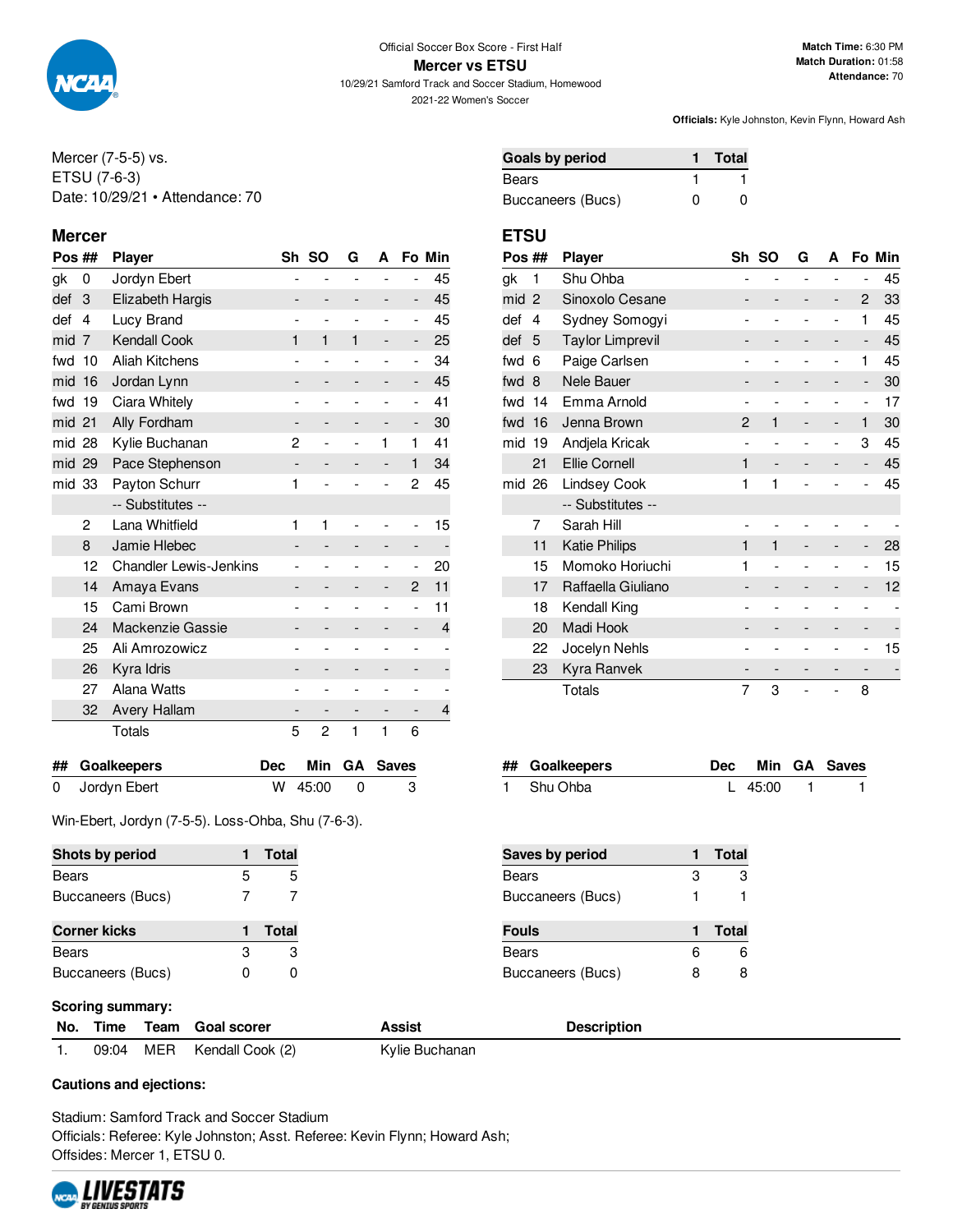

Official Soccer Box Score - First Half

**Match Time:** 6:30 PM **Match Duration:** 01:58 **Attendance:** 70

**Mercer vs ETSU** 10/29/21 Samford Track and Soccer Stadium, Homewood 2021-22 Women's Soccer

**Officials:** Kyle Johnston, Kevin Flynn, Howard Ash



**Attacking Direction**

**Attacking Direction**

Official's signature

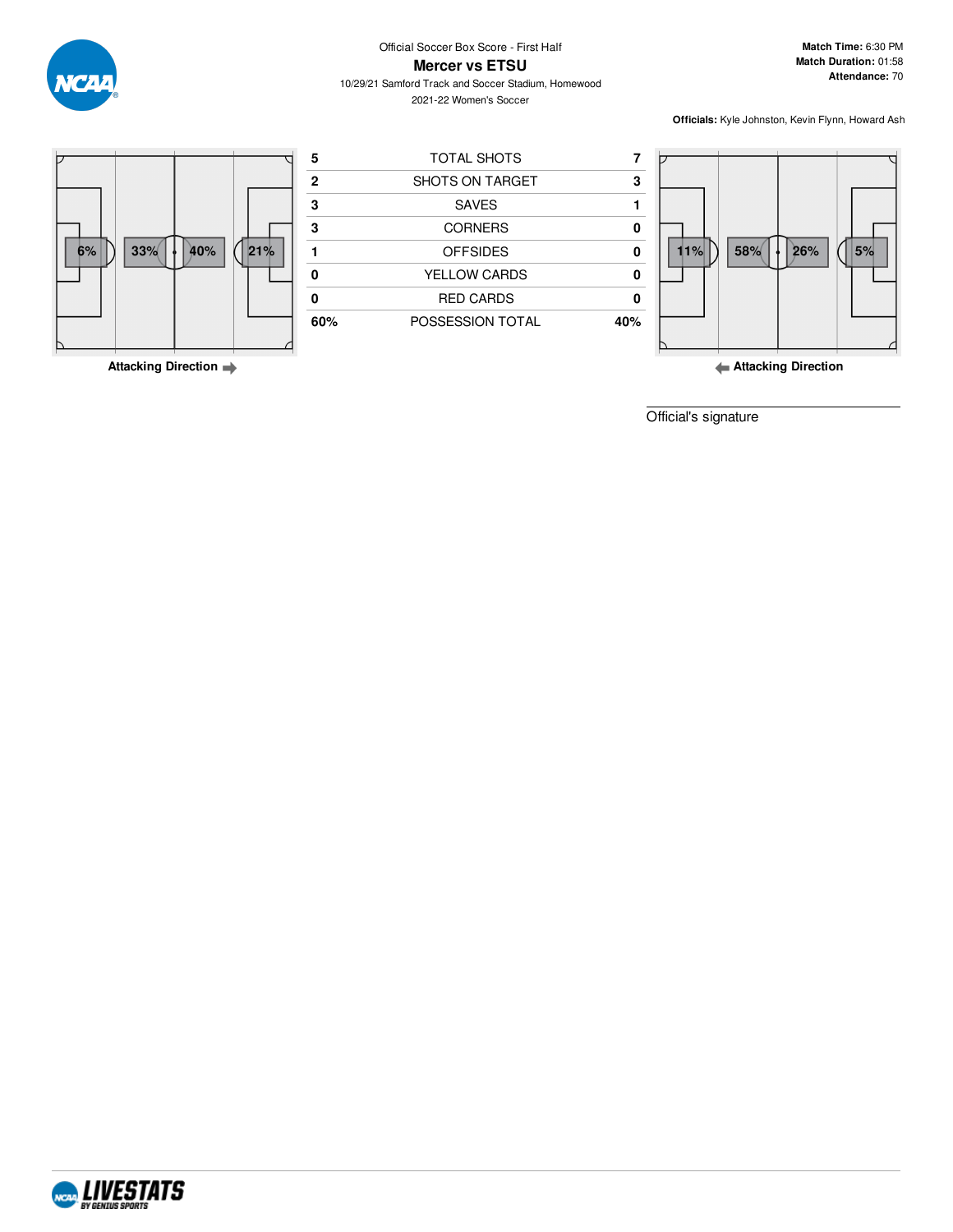

**Officials:** Kyle Johnston, Kevin Flynn, Howard Ash

- 45:00 Buccaneers (Bucs) substitution: Cesane, Sinoxolo for Giuliano, Raffaella.
- 45:00 Buccaneers (Bucs) substitution: Brown, Jenna for Carlsen, Paige.
- 45:00 Buccaneers (Bucs) substitution: Bauer, Nele for Horiuchi, Momoko.
- 45:00 Buccaneers (Bucs) substitution: Hook, Madi for Nehls, Jocelyn.
- 45:00 Bears substitution: Fordham, Ally for Lewis-Jenkins, Chandler.
- 45:00 Bears substitution: Cook, Kendall for Evans, Amaya.
- 45:00 Bears substitution: Buchanan, Kylie for Hallam, Avery.
- 45:00 Bears substitution: Whitely, Ciara for Whitfield, Lana.
- 45:00 Bears substitution: Kitchens, Aliah for Gassie, Mackenzie.
- 45:00 Bears substitution: Stephenson, Pace for Brown, Cami.
- 45:00 Start of 2nd period [45:00].
- 45:00 For Bears: #0 Ebert, Jordyn, #3 Hargis, Elizabeth, #4 Brand, Lucy, #21 Fordham, Ally, #7 Cook, Kendall, #16 Lynn, Jordan, #28 Buchanan, Kylie, #19 Whitely, Ciara, #10 Kitchens, Aliah, #29 Stephenson, Pace, #33 Schurr, Payton.
- 45:00 For Buccaneers (Bucs): #1 Ohba, Shu, #2 Cesane, Sinoxolo, #4 Somogyi, Sydney, #5 Limprevil, Taylor, #16 Brown, Jenna, #8 Bauer, Nele, #11 Philips, Katie, #20 Hook, Madi, #19 Kricak, Andjela, #21 Cornell, Ellie, #26 Cook, Lindsey.
- 47:22 Corner kick by Bears [47:22].
- 47:56 Shot by Bears Stephenson, Pace WIDE.
- 47:56 GOAL by Bears Schurr, Payton (FIRST GOAL), goal number 3 for season.

# **MERCER 1, ETSU 0**

- 49:29 Foul on Mercer.
- 50:29 Foul on Mercer.
- 50:50 Foul on Mercer.
- 51:41 Foul on ETSU.
- 53:01 Yellow card on Buccaneers (Bucs) Ohba, Shu.
- 53:05 Shot by Bears Cook, Kendall BLOCKED.
- 56:13 Foul on Mercer.
- 57:33 Foul on Mercer.
- 58:26 Foul on ETSU.
- 59:17 Foul on Mercer.
- 59:49 Foul on ETSU.
- 60:27 Buccaneers (Bucs) substitution: Horiuchi, Momoko for Somogyi, Sydney.
- 60:27 Buccaneers (Bucs) substitution: Nehls, Jocelyn for Brown, Jenna.
- 60:27 Buccaneers (Bucs) substitution: King, Kendall for Bauer, Nele.
- 60:27 Buccaneers (Bucs) substitution: Giuliano, Raffaella for Kricak, Andjela.
- 60:27 Buccaneers (Bucs) substitution: Ranvek, Kyra for Cook, Lindsey.
- 60:27 Bears substitution: Hlebec, Jamie for Brand, Lucy.
- 60:35 Foul on Mercer.
- 62:13 Bears substitution: Brown, Cami for Fordham, Ally.
- 62:13 Bears substitution: Evans, Amaya for Cook, Kendall.
- 62:13 Bears substitution: Lewis-Jenkins, Chandler for Lynn, Jordan.
- 62:13 Bears substitution: Watts, Alana for Kitchens, Aliah.

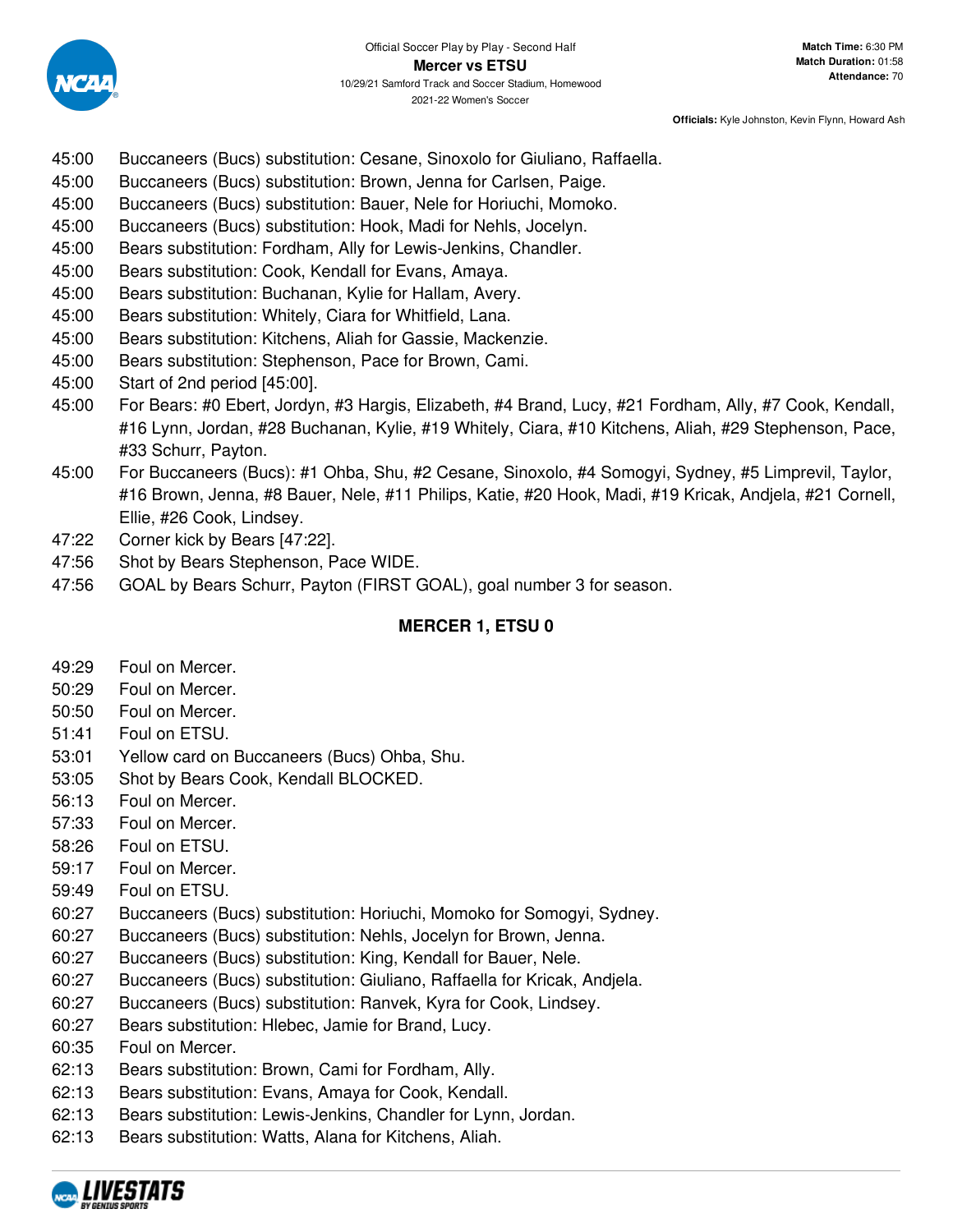

2021-22 Women's Soccer

### **Officials:** Kyle Johnston, Kevin Flynn, Howard Ash

- 63:02 Shot by Buccaneers (Bucs) Cornell, Ellie, SAVE Ebert, Jordyn.
- 65:32 Foul on Mercer.
- 67:06 Foul on ETSU.
- 68:15 Foul on ETSU.
- 68:56 Buccaneers (Bucs) substitution: Brown, Jenna for Nehls, Jocelyn.
- 68:56 Bears substitution: Gassie, Mackenzie for Schurr, Payton.
- 69:54 Foul on Mercer.
- 72:10 Foul on ETSU.
- 73:01 Foul on Mercer.
- 75:32 Buccaneers (Bucs) substitution: Kricak, Andjela for Horiuchi, Momoko.
- 75:32 Buccaneers (Bucs) substitution: Cook, Lindsey for Giuliano, Raffaella.
- 75:32 Buccaneers (Bucs) substitution: Somogyi, Sydney for Cornell, Ellie.
- 75:32 Bears substitution: Whitfield, Lana for Buchanan, Kylie.
- 75:32 Bears substitution: Lynn, Jordan for Whitely, Ciara.
- 77:05 Foul on Mercer.
- 77:41 Shot by Buccaneers (Bucs) Cook, Lindsey WIDE RIGHT.
- 77:54 Bears substitution: Schurr, Payton for Stephenson, Pace.
- 81:40 Buccaneers (Bucs) substitution: Cornell, Ellie for Ranvek, Kyra.
- 81:47 Shot by Bears Watts, Alana WIDE LEFT.
- 81:47 Foul on Mercer.
- 82:07 Yellow card on Bears Economopoulos, Tony.
- 82:55 Buccaneers (Bucs) substitution: Hill, Sarah for Brown, Jenna.
- 82:55 Buccaneers (Bucs) substitution: Giuliano, Raffaella for Philips, Katie.
- 83:38 Shot by Buccaneers (Bucs) Limprevil, Taylor WIDE LEFT.
- 85:21 Shot by Bears Whitfield, Lana HIGH.
- 85:25 Bears substitution: Idris, Kyra for Evans, Amaya.
- 86:19 Bears substitution: Brand, Lucy for Hargis, Elizabeth.
- 87:28 Shot by Buccaneers (Bucs) Cesane, Sinoxolo, SAVE Ebert, Jordyn.
- 87:56 Bears substitution: Hallam, Avery for Lewis-Jenkins, Chandler.
- 87:56 Bears substitution: Amrozowicz, Ali for Watts, Alana.
- 88:25 Corner kick by Buccaneers (Bucs) [88:25].
- 90:00 End of period [90:00].

# **MERCER 1, ETSU 0**